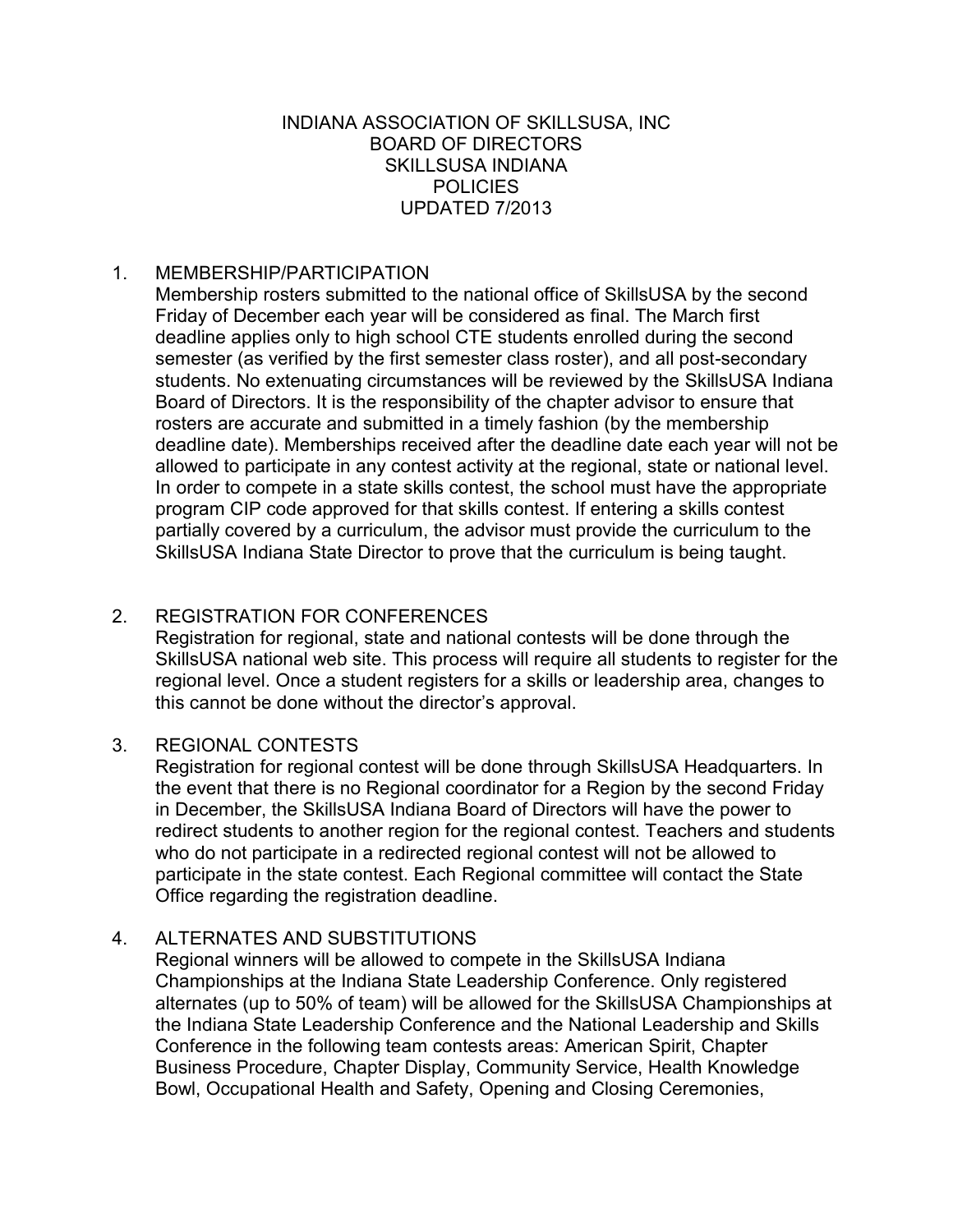Promotional Bulletin Board, Quiz Bowl, Team Works & Welding Fabrication... These alternates will be allowed to compete in the SkillsUSA Championships at the Indiana State Leadership Conference only if a team member is unable to attend. The team member who is replaced by an alternate at the SkillsUSA Championships at the Indiana State Leadership Conference is not eligible to compete in the National Leadership and Skills Conference. The alternate is now eligible.

## 5. STATE CONTESTS

All registrants must participate in the SkillsUSA State and Leadership Contest in order to advance to Nationals.

## 6. DEADLINES FOR REGISTRATION IN THE STATE LEADERSHIP CONFERENCE

All SkillsUSA Indiana State Leadership Conference participants must register for the state conference to qualify for participation, whether competing or observing. A deadline date for registration for the state conference will be set by the SkillsUSA Indiana Board of Directors each year. There will be no extensions or exceptions to this date. Anyone not registering for the state conference with a postmark of on or before the deadline date will not be allowed to participate in the state conference.

Skill contests: Students enrolled in high school classes, must compete in secondary contests. Students may participate in only one skill contest that matches the student's career pathway.

Leadership Contests: Students may participate in one leadership competition.

A student may participate in one skill competition and one leadership competition. If a student participates in both areas, the student will be charged one registration fee. If a student wins first place in both the skill and the leadership contest, they must choose only one to compete in at Nationals. Exception: Courtesy Corps is considered a leadership event, and it must be the only contest for those students.

## 7. REGISTRATION FEES FOR HIGH COSTS CONTESTS

The SkillsUSA Indiana Board of Directors will set participation fees for specific contest that require high cost supplies. Such contests are Carpentry, Cosmetology and Team Works at the present time. These fees will be set yearly. The fee can be refunded if the student participates in the contest. The fee will be forfeited if a registered student does not participate in the state contest. The fee must be paid at time of contest registration and by the registration deadline.

8. CONTESTS FOR THE STATE LEADERSHIP AND SKILLS CONFERENCE The SkillsUSA Indiana Board of Directors will determine the contests available for participation at the SLSC. If a contest is not on the list, then Indiana will not host a State Conference and there will be NO representative for that contest at the National Leadership and Skills Conference.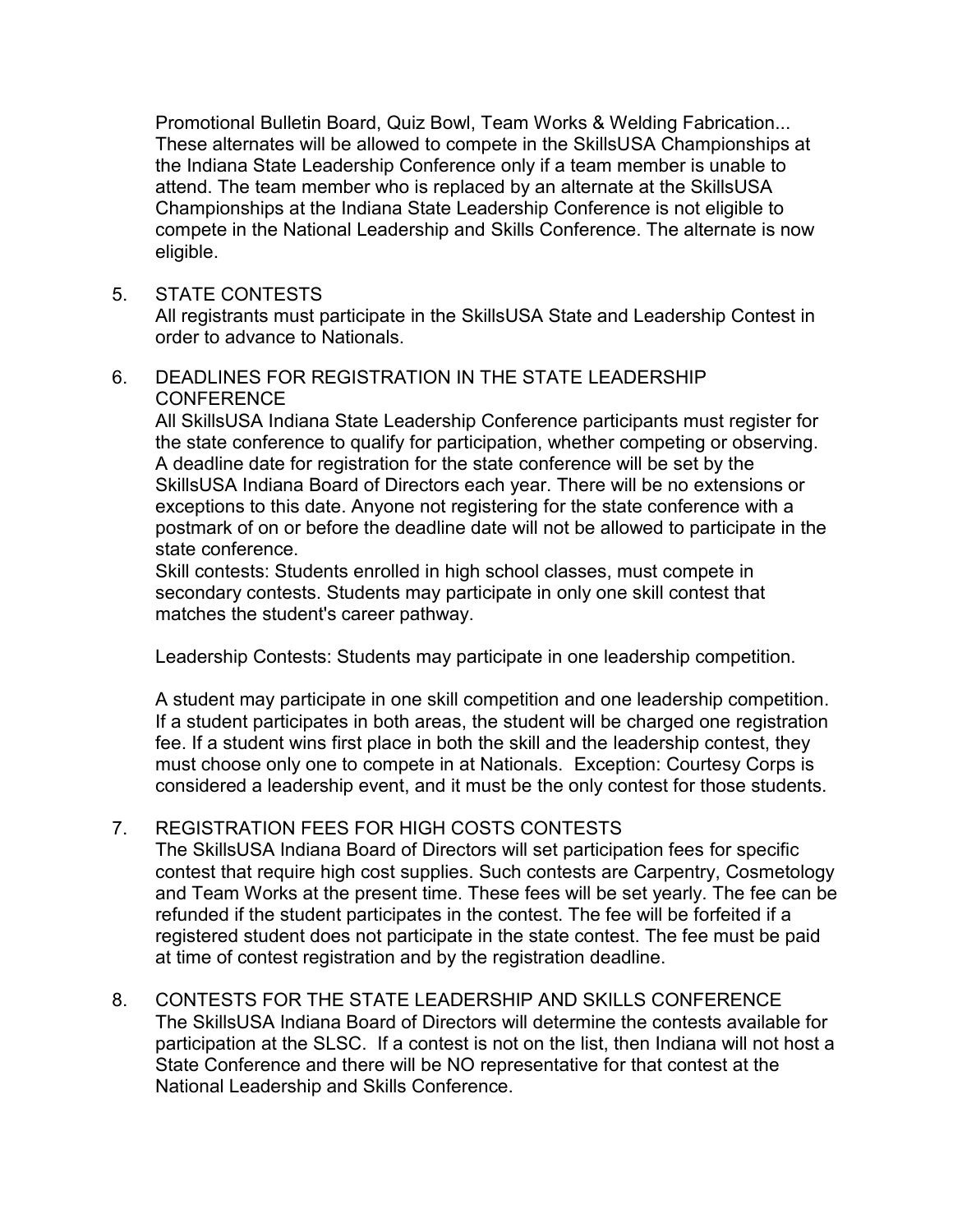In order for a contestant to represent Indiana in the National Leadership and Skills Conference, the student must receive a minimum score as determined by the technical chairperson and/or the Indiana State board of directors. In the event that the contestant is deemed ineligible, the contestant would then receive a silver metal and WILL NOT be able to advance on to the National Conference.

### 9. ALCOHOL POLICY

The SkillsUSA Indiana Board of Directors will not tolerate any consumption of alcoholic beverages at any SkillsUSA-sponsored district, regional, state or national activity. Any consumption of alcohol by conference participants or other attendees will automatically disqualify the participation of those persons in the SkillsUSA activity. An advisor that consumes or test positive for alcohol and/or drugs will face discipline from the Skills USA Indiana Board of Directors and /or the advisors school administrators

## 10. ABSENCE OF TECHNICAL CHAIRPERSON

If no Technical Chairperson for a state competition is in place 21 days prior to the SkillsUSA Indiana State Leadership Contest, the participating advisors will be notified and the contest will be turned over to the advisors. The advisors will report to the SkillsUSA Indiana State Director at least two weeks prior to the contest that the contest is planned and ready to operate. If the contest is not ready to operate, the SkillsUSA Indiana State Director will notify the participating advisors that the contest will be in the form of the Workforce Ready Assessment or another suitable exam.

## 11. LIABILITY FOR DAMAGES TO PROPERTY AND EQUIPMENT AT CONFERENCE/CONTEST SITES

The Technical Chairperson is responsible for the initial classroom walk-through using the provided inventory form. It is a requirement of the Technical Chairperson and the competitor to report any non-functioning equipment initially and through the contest. The school corporation of the individual from Indiana who participates in a SkillsUSA conference is responsible for any damages to property and or equipment caused by the individual at a conference/contest/hotel. The school corporation must pay any cost required to repair or replace damages property and or equipment. The school corporation may choose to recover damages from the individual participant. SkillsUSA Indiana or the hosting contest site IS NOT responsible for lost or left behind items.

## 12. UNFAIR ADVANTAGES AND ADVANCE SCOUTING

Provision of advanced information pertaining to the content of a contest, prior to the conclusion of the contest, will disqualify a competitor. Any person, without authorization of the SkillsUSA Indiana Board of Directors, found in a contest area prior to the published observation time of the event will automatically disqualify that school's competitor(s) in that event. During the contest, possession by a